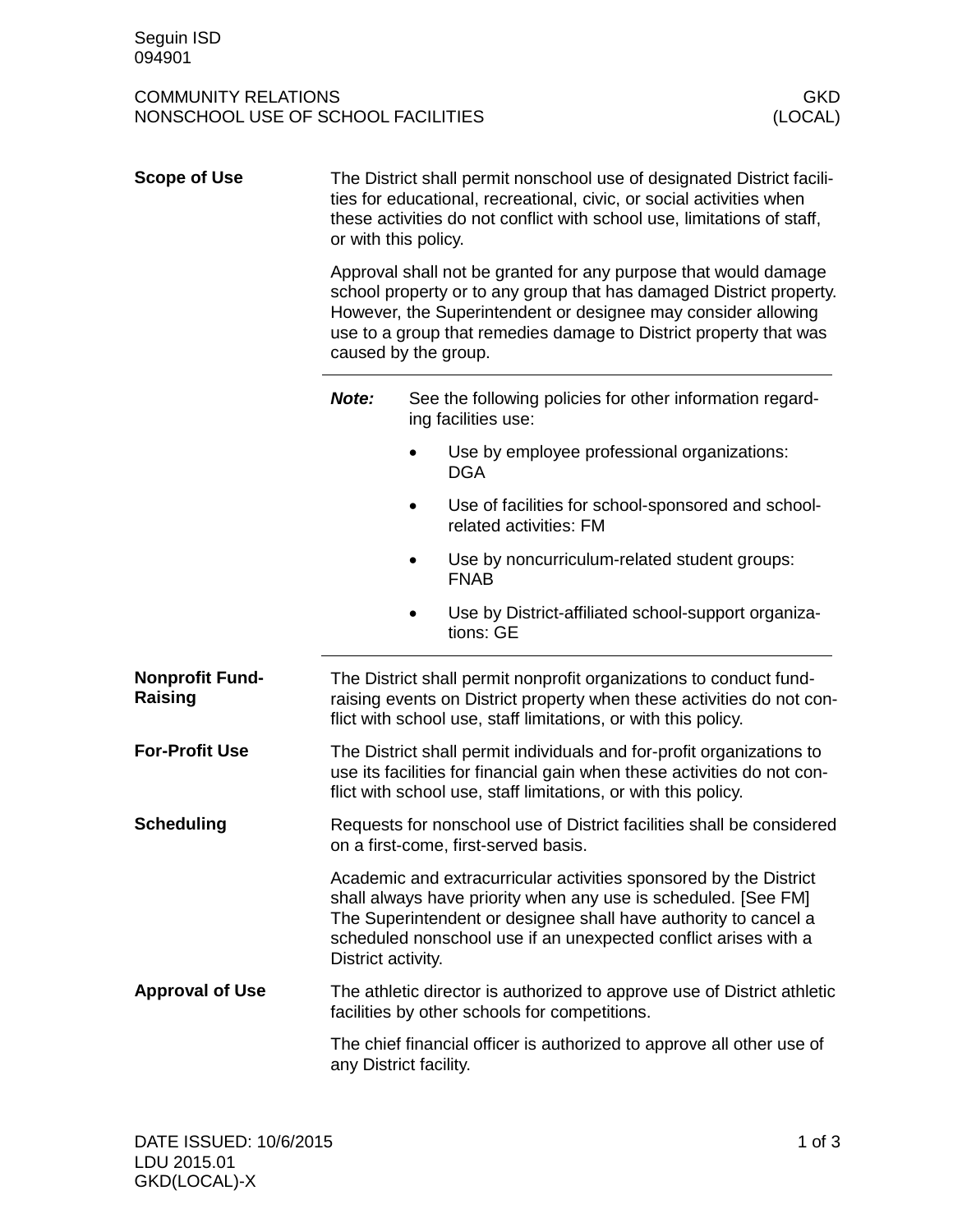## COMMUNITY RELATIONS<br>
NONSCHOOL USE OF SCHOOL FACILITIES<br>
(LOCAL) NONSCHOOL USE OF SCHOOL FACILITIES

| Exception               | Unless otherwise posted, no approval shall be required for<br>nonschool-related recreational use of the District's unlocked, out-<br>door recreational facilities, such as the tennis courts, when the fa-<br>cilities are not in use by the District or for a scheduled nonschool<br>purpose.                                                                                                     |  |  |
|-------------------------|----------------------------------------------------------------------------------------------------------------------------------------------------------------------------------------------------------------------------------------------------------------------------------------------------------------------------------------------------------------------------------------------------|--|--|
|                         | However, large groups and formal teams wishing to use unlocked<br>facilities on a regular basis must submit a request to the chief fi-<br>nancial officer and receive prior approval before using any un-<br>locked facility. Access to these facilities shall be denied for violation<br>of the law or abuse of District property.                                                                |  |  |
| <b>Emergency Use</b>    | In case of emergencies or disasters, the Superintendent or design-<br>ee may authorize the use of school facilities by civil defense,<br>health, or emergency service authorities.                                                                                                                                                                                                                 |  |  |
| <b>Repeated Use</b>     | District facilities shall not be used as the permanent location for<br>non-District or non-District-affiliated groups.                                                                                                                                                                                                                                                                             |  |  |
| <b>Use Agreement</b>    | Any organization or individual approved for a nonschool use of Dis-<br>trict facilities shall be required to complete a written agreement in-<br>dicating receipt and understanding of this policy and any applicable<br>administrative regulations, and acknowledging that the District is<br>not liable for any personal injury or damages to personal property<br>related to the nonschool use. |  |  |
| <b>Fees for Use</b>     | Nonschool users shall be charged a fee for the use of designated<br>facilities.                                                                                                                                                                                                                                                                                                                    |  |  |
|                         | The Superintendent or designee shall establish and publish a<br>schedule of fees based on the cost of the physical operation of the<br>facilities, as well as any applicable personnel costs for supervision,<br>custodial services, food services, security, and technology ser-<br>vices.                                                                                                        |  |  |
| Exceptions              | Fees shall not be charged when school buildings are used for:                                                                                                                                                                                                                                                                                                                                      |  |  |
|                         | 1. Public meetings sponsored by state or local governmental<br>agencies;                                                                                                                                                                                                                                                                                                                           |  |  |
|                         | 2.<br>Meetings of District employee professional organizations; [see<br>DGA]                                                                                                                                                                                                                                                                                                                       |  |  |
|                         | 3.<br>Activities of groups that are completely made up of District<br>students and when the facility to be used is otherwise open;<br>or                                                                                                                                                                                                                                                           |  |  |
|                         | Activities of nonprofit groups that provide scholarship funds to<br>4.<br>District students.                                                                                                                                                                                                                                                                                                       |  |  |
| <b>Required Conduct</b> | Persons or groups using school facilities shall:                                                                                                                                                                                                                                                                                                                                                   |  |  |